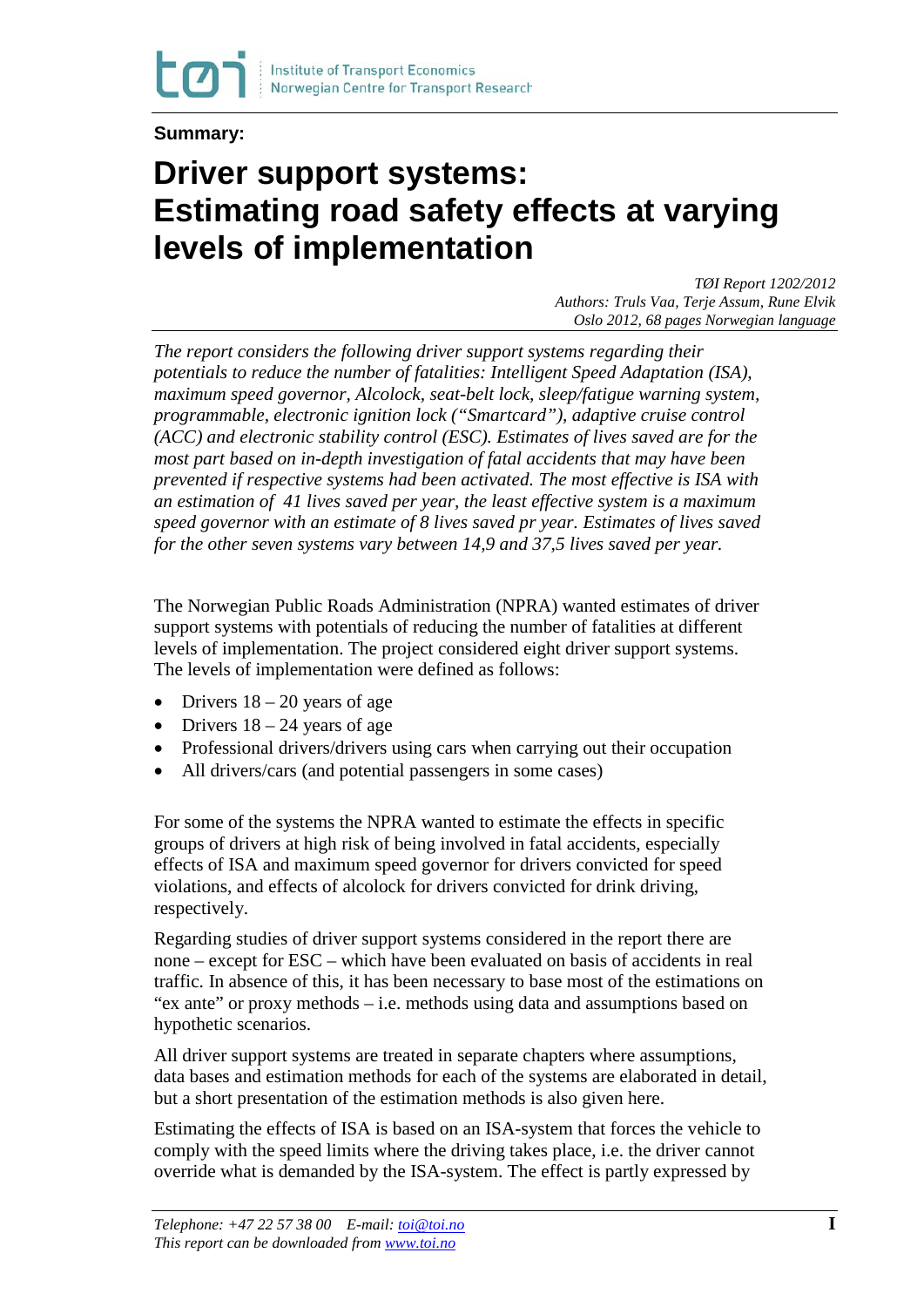the attributable risk that can be allocated to speed violations and partly by the traffic volume that each of the groups represent.

Professional driving comprises all drivers who drive vehicles as inherent in their profession, as with taxi- and bus-drivers as well as drivers who drive extensively when carrying out their occupation, as with specific groups of craftsmen. Regarding professional driving we have information of the traffic volume (total number of kilometers driven). The amount of the traffic volume executed by professional drivers is estimated to 15% of the total volume. A second method which is also used as an alternative in some cases is data from the accident register of Statistics Norway (SSB) which states the codes of vehicles which are used by drivers in the execution of their profession.

Regarding maximum speed governor the effects are based on an assumption that the set point of maximum speed is 110 km/h and that all driving speeds of 40 kmh above the speed limit zones of 80, 90 and 100 km/h are eliminated by a maximum speed governor.

The effect of Alcolock is also based on the attributable risk attributed to drink driving and to a situation where 98 per cent of drink driving can be prevented – the missing 2 per cent then attributed to Alcolock malfunction.

By a "seat-belt lock" is meant a system which prohibits the vehicle to start before all seat-belts are used and locked in all seat positions where people actually sit. Estimates of survival when using a seat-belt vary between seating positions and estimates from the Handbook of Road Safety Measures, which are based on metaanalysis, are used and applied on fatal accident data from the regional Accident Analysis Groups in 2005-2009 regarding the number of drivers and passengers not having used seat-belts.

By a so-called "smartcard" is in this context meant a programmable ignition key, as with Ford's "MyKey"-system, which comprises options of applying specific measures for drivers and passengers using an ignition key of this kind. The specific MyKey-measures are among others seat-belt use, ISA, audio-system blocking and automatic emergency call in the case of accidents. The potential, total effect of a MyKey-system cannot be calculated, except for an estimate of MyKey's automatic emergency call system because it seems analogous to the eCall system which has been studied by a Finnish, in-depth study.

Regarding the remaining three driver support systems, i.e. warning of fatigue/sleeping-at-the-wheel, adaptive cruise-control (ACC), and electronic stability-control (ESC) the methods of estimation are quite the same for all three systems as they are all based on fatal accident data from the regional Accident Analysis Groups regarding assumptions of contributing causes in respective types of fatal accidents. In addition, the effect of ESC is based on estimates from metaanalysis done in the Handbook of Road Safety Measures, which are all based on data from accidents in real traffic.